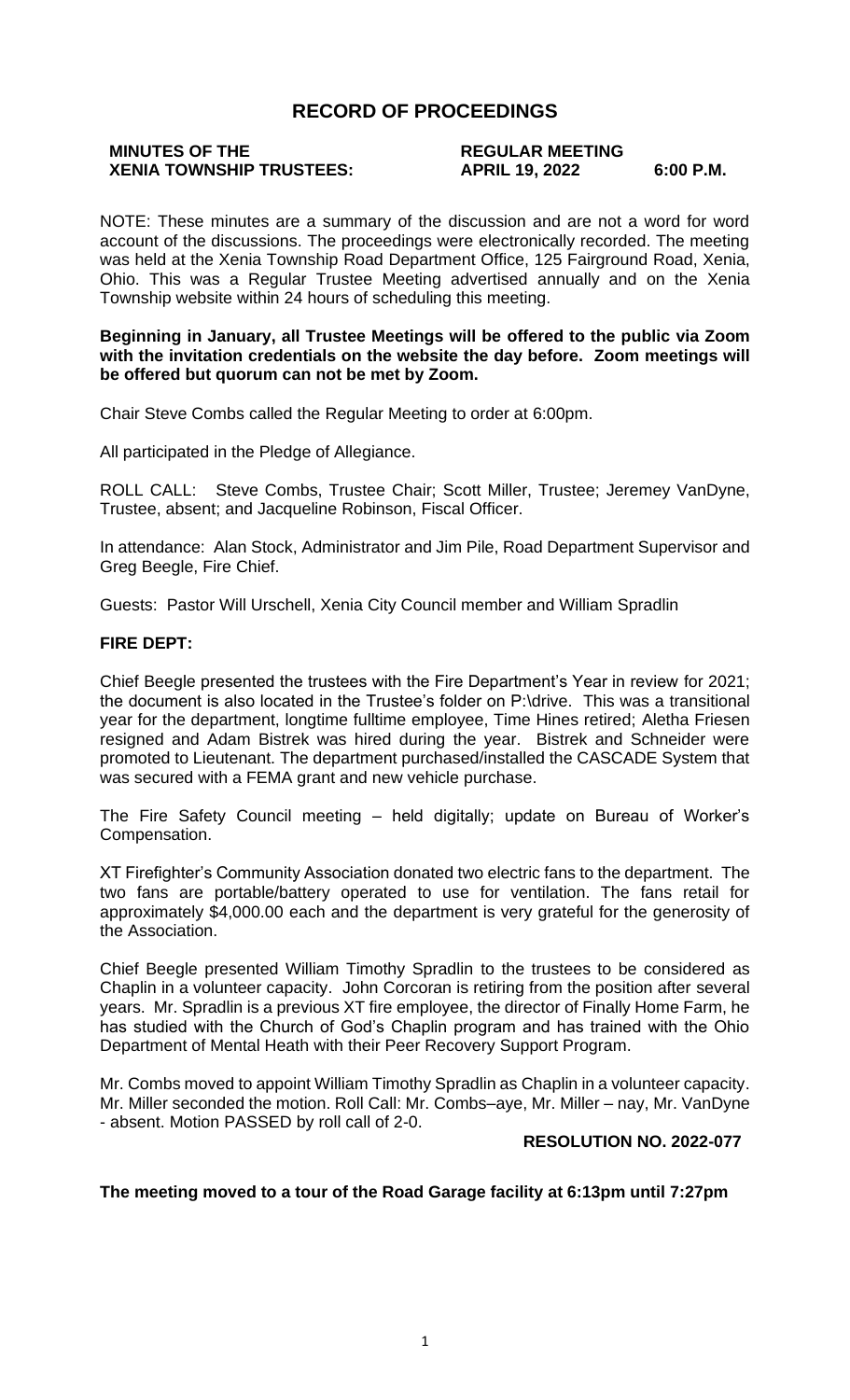#### **XENIA TOWNSHIP TRUSTEES REGULAR MEETING, APRIL 19, 2022**

# **TOWNSHIP ADMINISTRATOR:**

Mr. Stock presented to information on the FLOCK system that the Sheriff department is employing. Beavercreek township is paying for the annual rental of equipment for two camera's and Mr. Stock asked the trustees to pay for one of the cameras. The camera will be located at St. Brigid on Fairground Rd. at a cost of \$2500.00 annually with a threeyear commitment.

Mr. Miller moved to pay for a three-year annual funding for FLOCK Camera in (\$2,500.00 per annum) Township at St. Brigid and Fairground Mr. Combs seconded the motion. Roll Call: Mr. Combs–aye, Mr. Miller – nay, Mr. VanDyne - absent. Motion PASSED by roll call of 2-0.

#### **RESOLUTION NO. 2022-078**

Mr. Stock presented a letter of conveyance to set up date for Trustee Public Gearing for the N US 68 ODNR property. Ohio Department of Natural Resources has purchased two parcels and would like to combine them and zoned as B-2. The Public Hearing will be held May 19, 2022 at 6:00pm at the Township Administration Office.

Mr. Stock asked the trustees to create another P.O. to Plank Law in the amount of \$18,000.00 from 1000-110-319-0000. Mr. Stock discussed with the legal firm that we do not have "deep pockets" as they go through this lawsuit.

Mr. Combs moved create another P.O. to Plank Law in the amount of \$18,000.00 from 1000-110-319-0000. Mr. Miller seconded the motion. Roll Call: Mr. Combs–aye, Mr. Miller – nay, Mr. VanDyne - absent. Motion PASSED by roll call of 2-0.

### **RESOLUTION NO. 2022-079**

Mr. Stock presented the financial snapshot of the township for the first quarter of 2022. Currently the township revenue is \$162k over budget and there is 2.1 million in the bank.

Mr. Stock asked the trustees to adopt May 15-21 EMS Week Proclamation in support of EMS Staff.

Mr. Miller moved adopt May 15-21 EMS Week Proclamation in support of EMS Staff. Mr. Combs seconded the motion. Roll Call: Mr. Combs–aye, Mr. Miller – aye, Mr. VanDyne - absent. Motion PASSED by roll call of 2-0.

# **RESOLUTION NO. 2022-080**

Mr. Stock discussed the possibility of the township reestablishing the community cleanup days. Community clean-up was last held in 2019 and was 2-weeks over 3 weekends. This discussion will be tabled until next meeting to get input from trustee VanDyne.

Mr. Stock informed the trustees of the XTWP 3g cell phones being donated to Family Violence Prevention Center. These phones are not supported by FCC but can be used for 911; play games, listen to music, etc.

The annual Road Ride is being changed from May 6, 2022 to May 13, 2022 at 7:30am starting at the Road department, 125 Fairground Rd.

Mr. Stock asked the trustee to adopt the provided Resolution which self-certifies micropurchase threshold to \$50,000.00, which is a "higher threshold consistent with State law".

Mr. Combs moved to adopt the provided Resolution which self-certifies micro-purchase threshold to \$50,000.00, which is a "higher threshold consistent with State law". Mr. Miller seconded the motion. Roll Call: Mr. Combs–aye, Mr. Miller – aye, Mr. VanDyne - absent. Motion PASSED by roll call of 2-0.

#### **RESOLUTION NO. 2022-081**